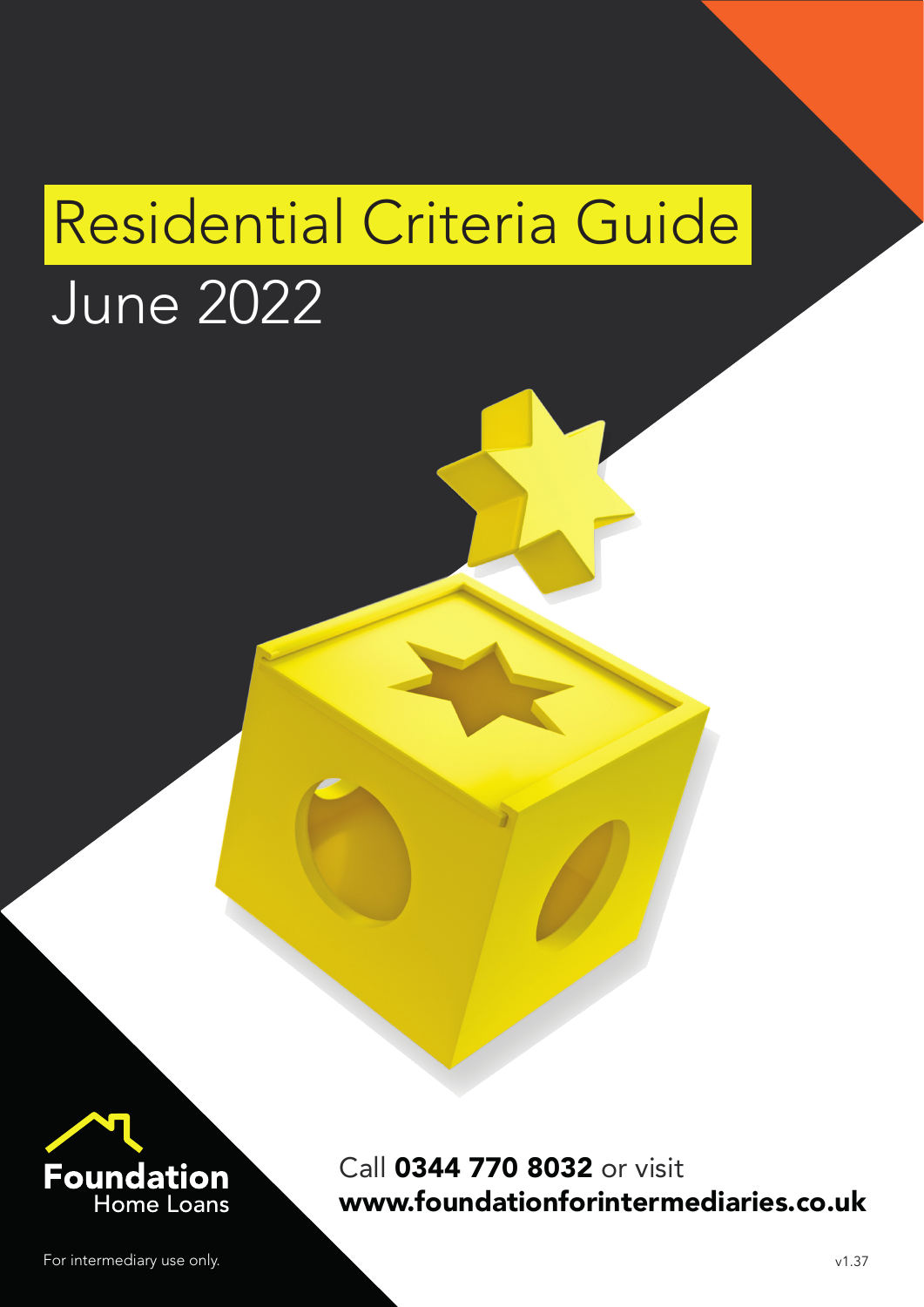### **Contents**



| Applicants                        | $\mathsf 3$    |
|-----------------------------------|----------------|
| Residency                         | 3              |
| Adverse                           | $\overline{4}$ |
| Income                            | 5              |
| Employment type                   | 5              |
| Product Criteria                  | 6              |
| Loan Criteria                     | $\overline{7}$ |
| Deposit Criteria                  | 8              |
| Loan Purpose Criteria             | 8              |
| Repayment Vehicle Criteria        | 9              |
| Property Criteria                 | 9              |
| <b>Property Types Considered</b>  | 10             |
| Walls and Roof construction type  | 11             |
| Tenure                            | 12             |
| Reports                           | 13             |
| Unacceptable Properties           | 14             |
| Unacceptable Properties continued | 15             |
| Documentation                     | 16             |
| Documentation continued           | 17             |
| Solicitors                        | 18             |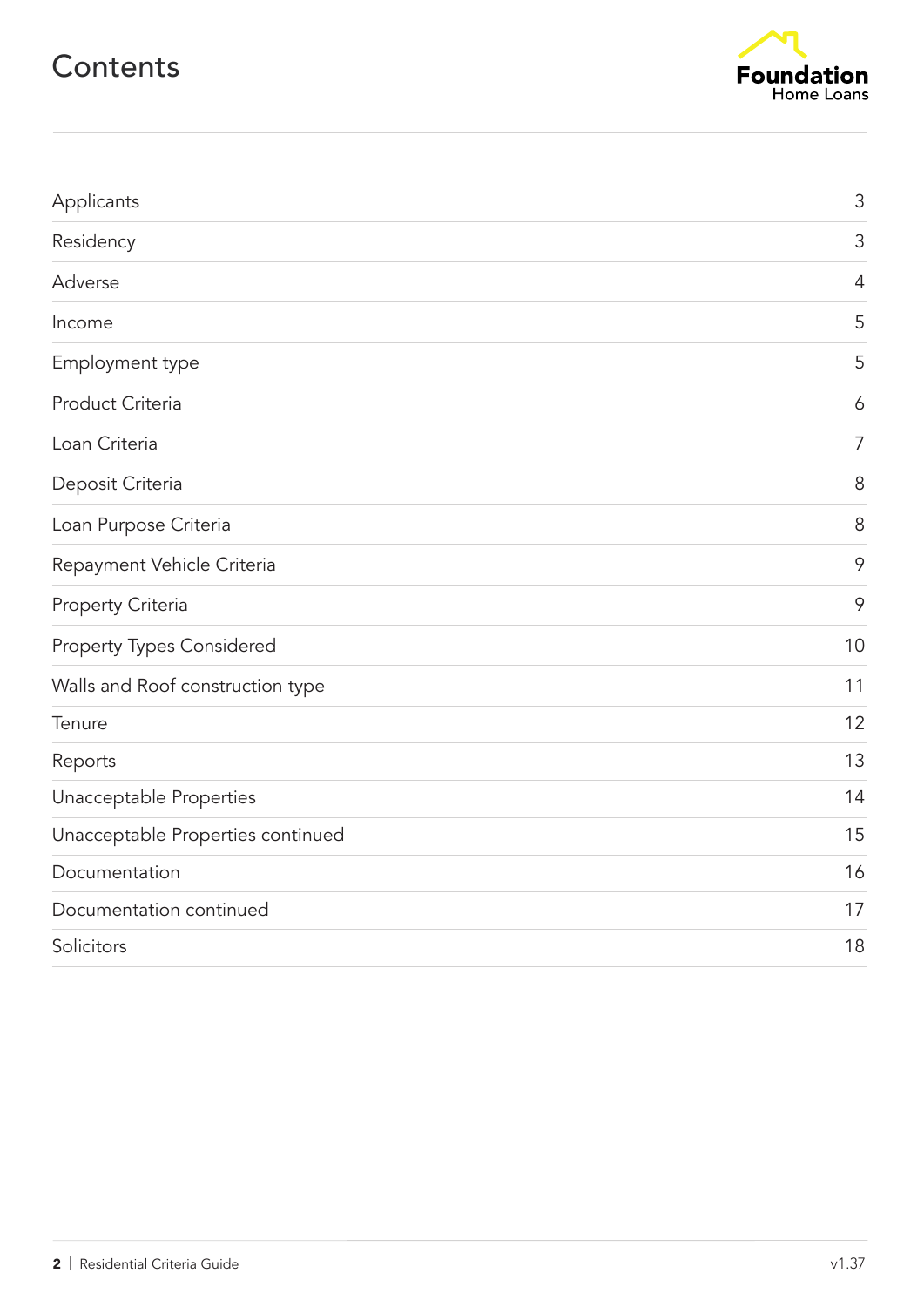# Applicant Criteria



| <b>Applicants</b> |                                                                                                                       |
|-------------------|-----------------------------------------------------------------------------------------------------------------------|
| Minimum age       | 18 years.                                                                                                             |
| Maximum age       | 75 years and 364 days where affordability can be assessed.<br>Otherwise lend to current applicable state pension age. |
| Maximum borrowers | 2<br>4 if there is a family tie between the applicants, maximum LTV 80%.                                              |
| First time buyers | Accepted.                                                                                                             |
| Marital status    | We can consider sole name for re-mortgages if the mortgage is currently in sole name or<br>where there is a TOE.      |
| Guarantors        | Guarantors are not considered.                                                                                        |

| Residency                |                                                                                                                                                                                                                                                                                                                                                                                                                                                                                                                              |
|--------------------------|------------------------------------------------------------------------------------------------------------------------------------------------------------------------------------------------------------------------------------------------------------------------------------------------------------------------------------------------------------------------------------------------------------------------------------------------------------------------------------------------------------------------------|
| Residency                | Applicants should be permanently resident in the UK for the last three years.<br>Any applicant who does not meet these criteria may be considered on a case by case basis,<br>see below section on Armed Forces.                                                                                                                                                                                                                                                                                                             |
| <b>HM Armed Forces</b>   | Members of HM Armed Forces who are serving or have served abroad will be considered.                                                                                                                                                                                                                                                                                                                                                                                                                                         |
| <b>Non-UK Nationals</b>  | All Non-UK Nationals must have full rights to enter, live and work in the UK, provided they<br>are able to support themselves without the need for state benefits which will be verified<br>through income documentation.                                                                                                                                                                                                                                                                                                    |
| <b>Foreign Nationals</b> | All applicants (at the time of application) must have indefinite leave to remain also known<br>as settlement. Where this doesn't exist, we will require the following:<br>• Applicants must have either Tier 1 or Tier 2 immigration status<br>• Applicants must have their salary paid into a UK bank account<br>• Applicants benefitting from a spousal visa are only accepted where they and their<br>spouse are party to the application<br>• Tier 2 dependant visa are NOT accepted<br>• Rights to abode are acceptable |
| Embassy staff            | Not considered.                                                                                                                                                                                                                                                                                                                                                                                                                                                                                                              |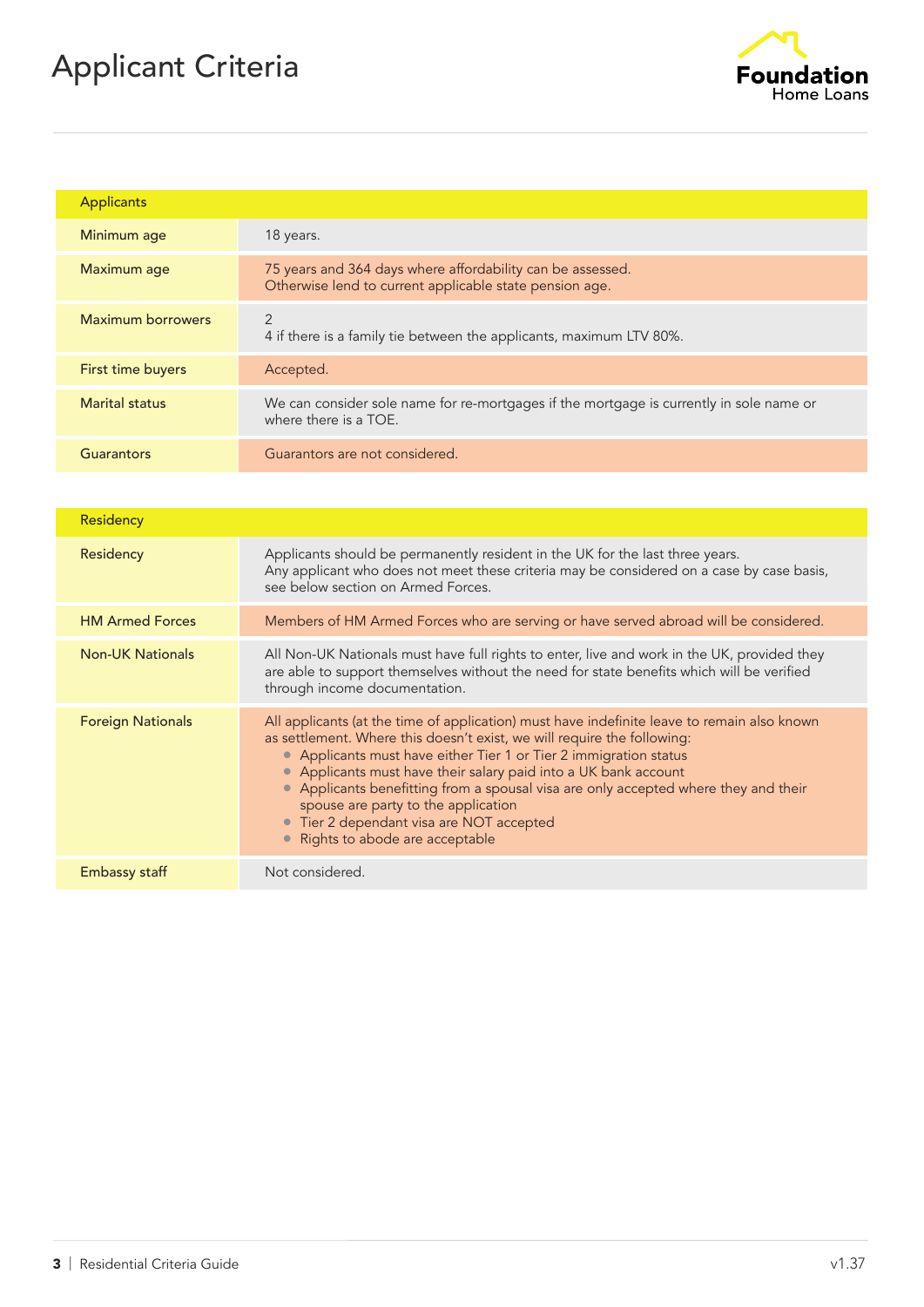## Adverse



| <b>Adverse</b>                                                                                                |                                                                                                                                                                                                                                                                        |
|---------------------------------------------------------------------------------------------------------------|------------------------------------------------------------------------------------------------------------------------------------------------------------------------------------------------------------------------------------------------------------------------|
| All accounts                                                                                                  | All accounts must be up to date except as indicated in the Product Guide.                                                                                                                                                                                              |
| <b>CCJs/Court Decree</b>                                                                                      | Product dependant - Please refer to product guide.                                                                                                                                                                                                                     |
| <b>Defaults</b>                                                                                               |                                                                                                                                                                                                                                                                        |
| Mortgage arrears                                                                                              |                                                                                                                                                                                                                                                                        |
| Unsecured loan<br>arrears                                                                                     |                                                                                                                                                                                                                                                                        |
| Credit cards, Mail<br>Order, Comms,<br><b>Utilities</b>                                                       |                                                                                                                                                                                                                                                                        |
| <b>Bankruptcy/Sequestration</b><br>& IVA/CVA/Protected or<br><b>Unprotected Trust Deed</b>                    | F1 & F2: No Bankruptcy/Sequestration or IVA Order/CVA/Protected or Unprotected Trust<br>Deed registered against any borrower.<br>F3: Bankruptcy/Sequestration and IVA/CVA/Protected or Unprotected Trust Deed satisfied<br>three or more years ago will be considered. |
| Payday loans                                                                                                  | Applicants who have entered into, or are still repaying, a pay day loan in the last 12 months<br>are not considered.                                                                                                                                                   |
| Debt Management plan<br>and Debt Payment<br>Programme (set up<br>under the Debt<br><b>Arrangement Scheme)</b> | Applicants who have entered into, or are still repaying, a debt management plan/Debt<br>Payment Programme in the last 12 months are not considered.                                                                                                                    |
| Arrangements with<br>lenders (including<br>forbearance)                                                       | Active arrangements with other lenders are not considered.                                                                                                                                                                                                             |
| Repossession and<br><b>Voluntary Surrender</b>                                                                | No repossession or Voluntary Surrender registered against any borrower.                                                                                                                                                                                                |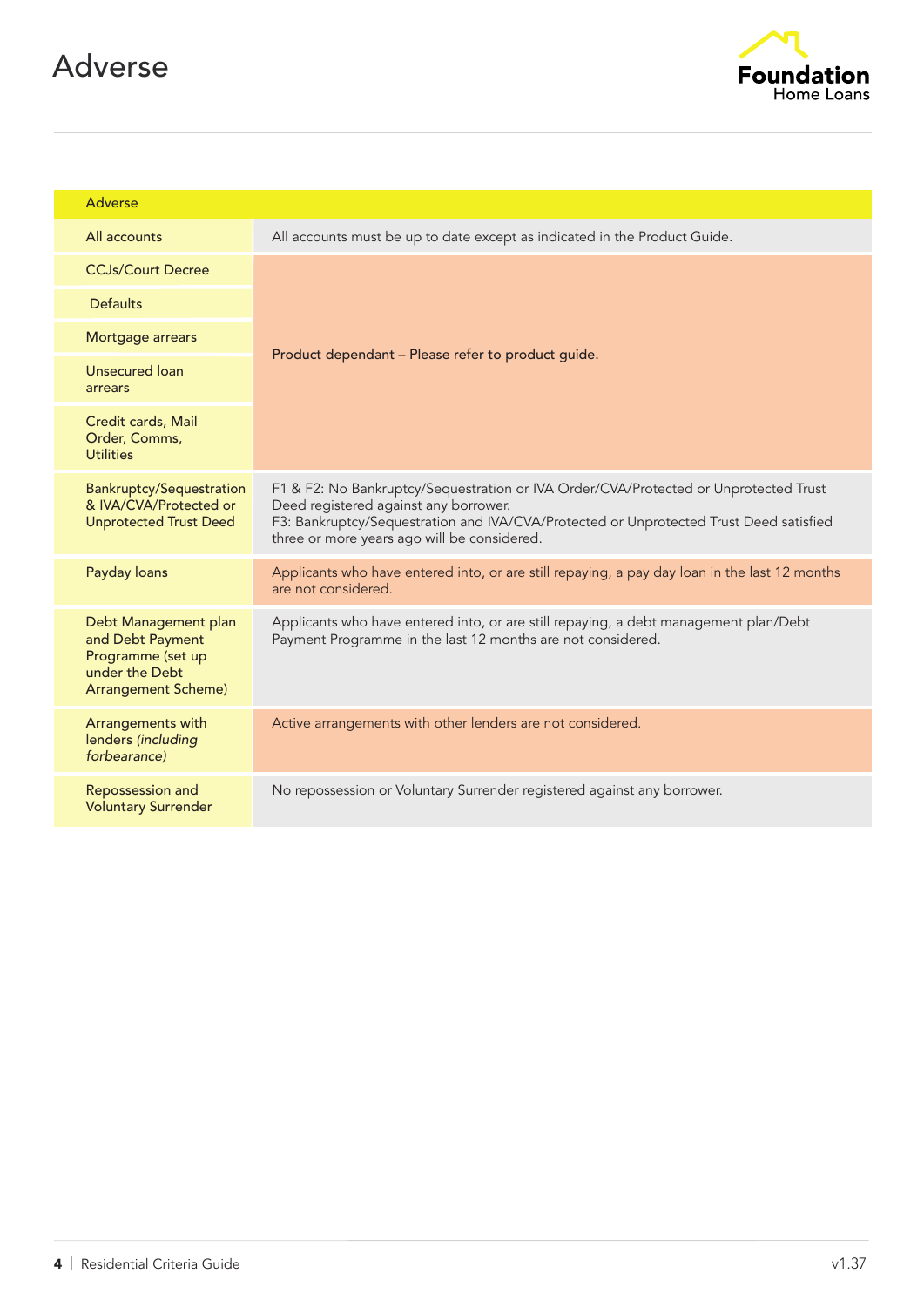# Income and Employment Criteria



| Income           |                                                                                                                                                          |
|------------------|----------------------------------------------------------------------------------------------------------------------------------------------------------|
| Minimum income   | No minimum income, income must be declared and evidenced.<br>Any applicant in receipt of job seekers allowance or income support will not be considered. |
| Foreign currency | Not considered.                                                                                                                                          |

| <b>Employment type</b> |                                                                                                                                                                                                                                                                       |
|------------------------|-----------------------------------------------------------------------------------------------------------------------------------------------------------------------------------------------------------------------------------------------------------------------|
| Employed               | Minimum term:<br>No minimum current employment (excluding zero hours contracts).<br>Minimum 3 months employment history.<br>First time buyer: Minimum 6 months with current employer.                                                                                 |
| Contractors            | Fixed term contracts and contractors using an umbrella company considered.<br>Applicants should be in contracting roles for the last 12 months.<br>Applicants must have 3 months remaining on their contract.<br>Applicants on Seasonal contracts are not considered. |
| Self-employed          | Minimum 1 year's accounts considered.<br>Where a company director owns 20% or more of the company shares they will be classed<br>as self-employed.                                                                                                                    |
| <b>Retired</b>         | Private Pension: considered as primary or secondary income.<br>State Pension: Only considered where other income is available.                                                                                                                                        |

See the Acceptable income document for acceptable incomes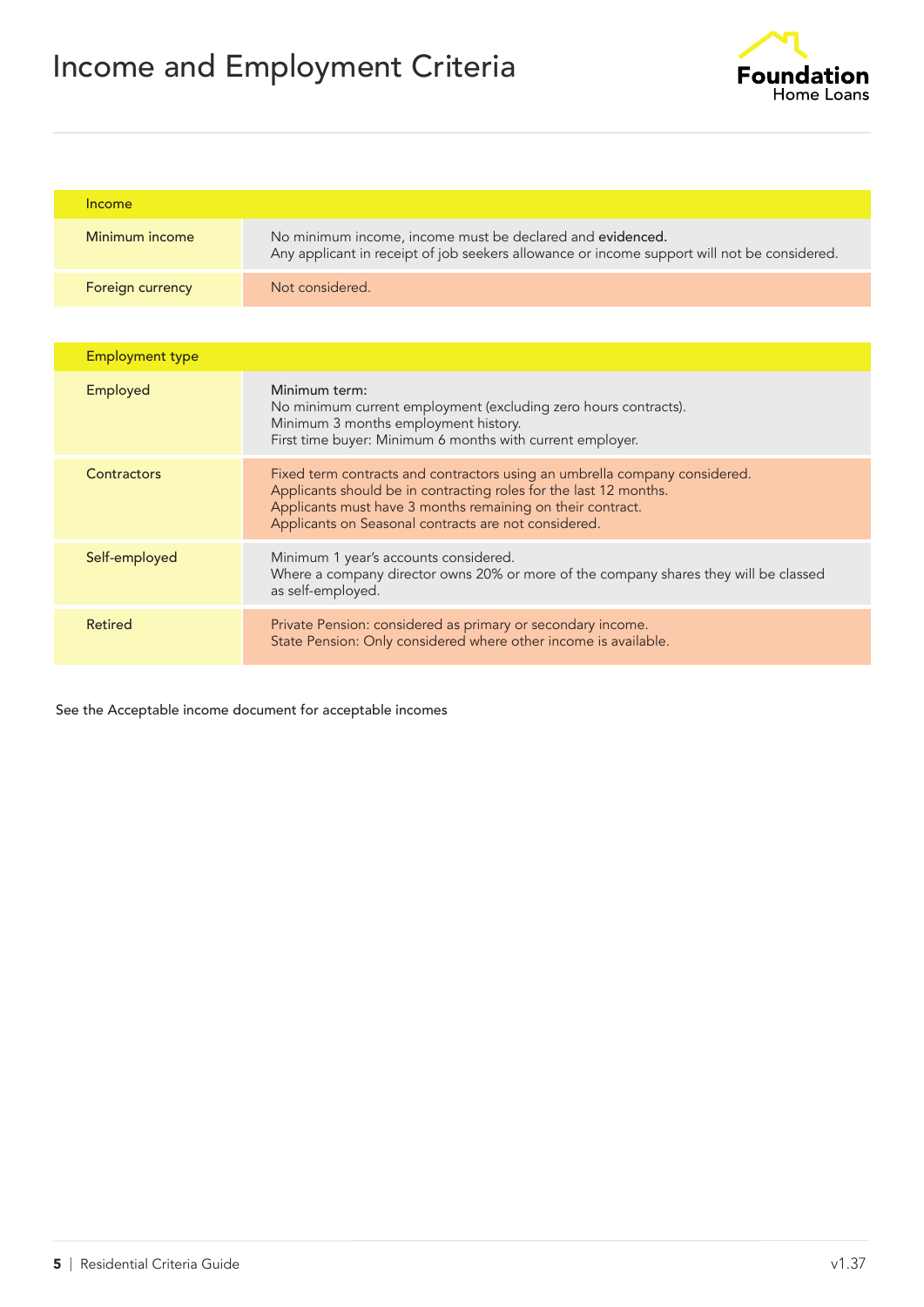# Product Criteria



| <b>Product Criteria</b>      |                                                                                                                                                                                                                                                                                                                                                                                                                                                                                |
|------------------------------|--------------------------------------------------------------------------------------------------------------------------------------------------------------------------------------------------------------------------------------------------------------------------------------------------------------------------------------------------------------------------------------------------------------------------------------------------------------------------------|
| <b>Green Product</b>         | • Green Product EPC A - where the security has an EPC rating of A<br>• Green Product EPC B - where the security has an EPC rating of B<br>Green Product EPC C - where the security has an EPC rating of C<br>• Green Product EPC A to C - where the security has EPC ratings between A to C<br>• Not considered for listed properties<br>You can check the property EPC rating on the government EPC site here<br>You can check the EPC rating for properties in Scotland here |
| <b>Professionals Product</b> | • Professionals will be considered for a Loan to Income ratio of up to 5.99 times rather<br>than 4.5 times subject to affordability<br>Maximum two applicants per application<br>Eligible professionals and required qualifications are listed here                                                                                                                                                                                                                            |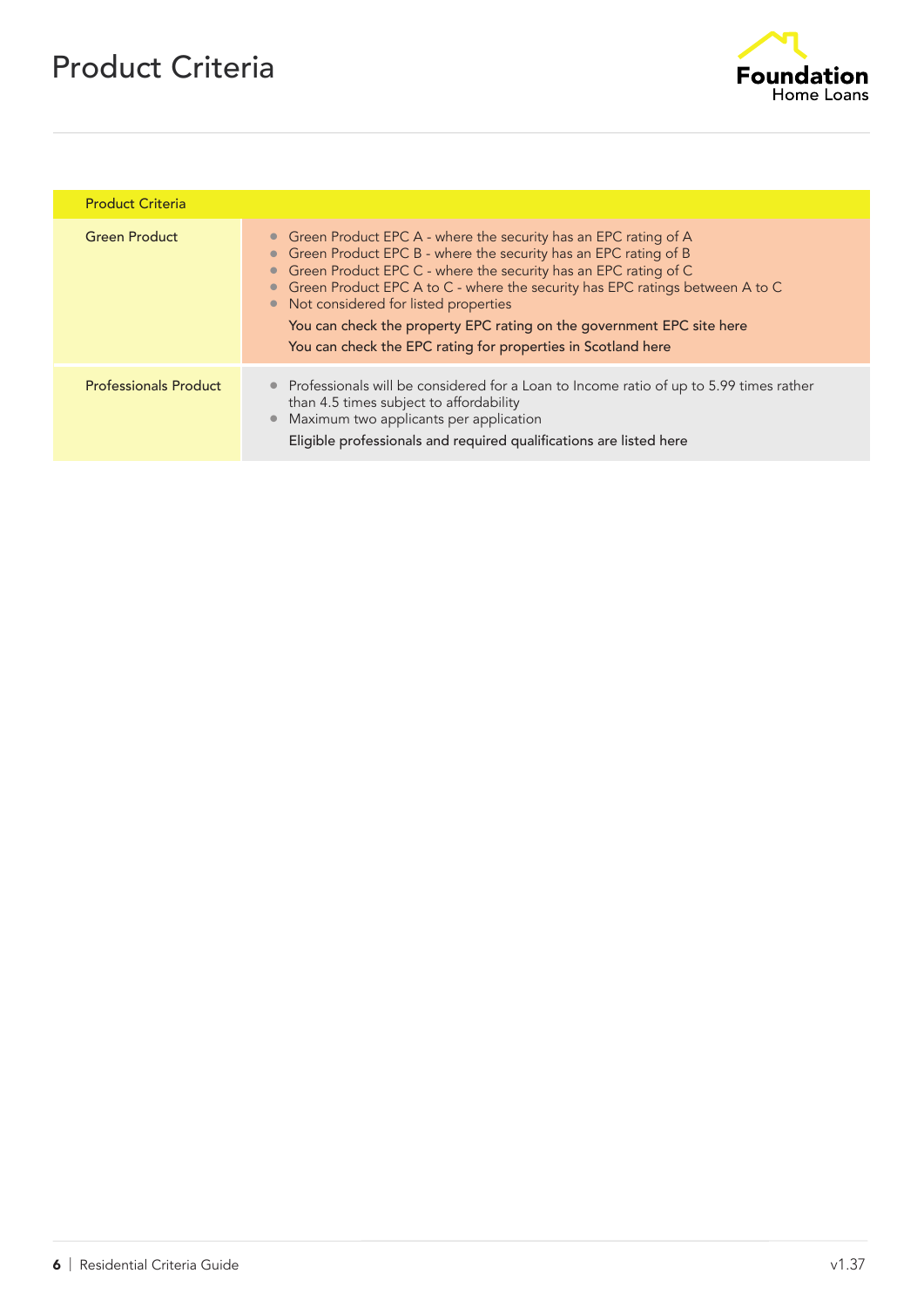# Loan Criteria



| Loan Criteria       |                                                                                                                                                                                                                                                                                                                                                                                                           |
|---------------------|-----------------------------------------------------------------------------------------------------------------------------------------------------------------------------------------------------------------------------------------------------------------------------------------------------------------------------------------------------------------------------------------------------------|
| Minimum term        | 5 years.                                                                                                                                                                                                                                                                                                                                                                                                  |
| Maximum term        | 40 years.                                                                                                                                                                                                                                                                                                                                                                                                 |
| Minimum Ioan        | £50k                                                                                                                                                                                                                                                                                                                                                                                                      |
| Maximum loan        | F1 & F2 £2m (including fees)<br>F3: £500k (including fees)                                                                                                                                                                                                                                                                                                                                                |
| <b>Maximum LTV</b>  | <b>Max LTV 90%</b><br>Interest only: 70%<br>New build flats are capped to 65% of the re-sale value of the property.<br>Flats and maisonettes over commercial premise can be considered on a case by case basis,<br>but are capped to 60%.<br>Loans below £90,000 (net of fees) and property values less than £90,000 are capped to 75%.<br>Fees can be added up to the maximum loan size for the product. |
| Re-mortgage         | Properties must be owned for a minimum of 6 months.                                                                                                                                                                                                                                                                                                                                                       |
| Porting             | Foundation Home Loans products are not portable.                                                                                                                                                                                                                                                                                                                                                          |
| <b>Right to buy</b> | Not considered if security is still subject to pre-emption.                                                                                                                                                                                                                                                                                                                                               |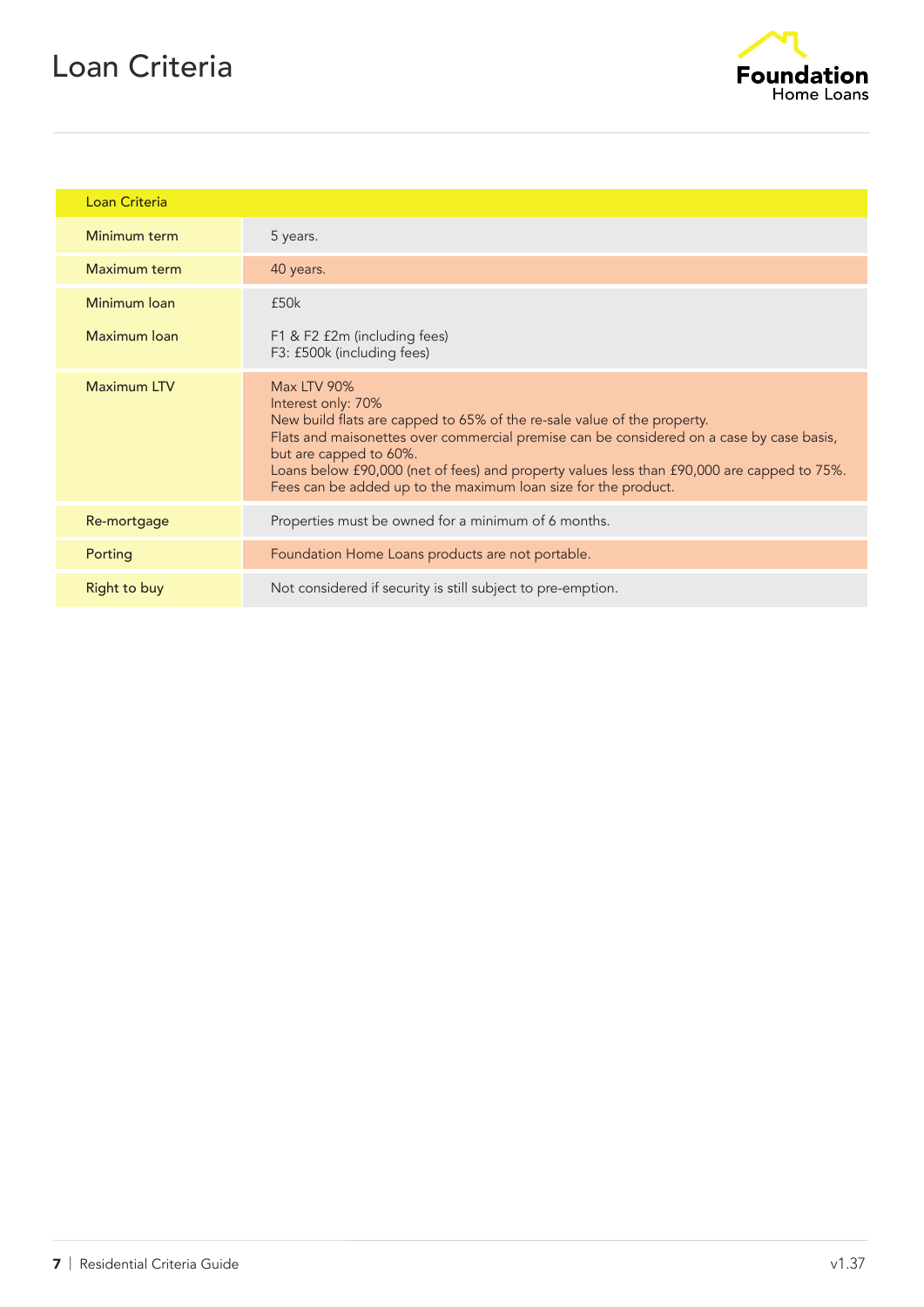# Deposit and Loan Purpose Criteria



| <b>Deposit Criteria</b> |                                                                                                                                                                                                                                                                                                                                                                                                          |
|-------------------------|----------------------------------------------------------------------------------------------------------------------------------------------------------------------------------------------------------------------------------------------------------------------------------------------------------------------------------------------------------------------------------------------------------|
| Overseas deposits       | Deposits from overseas accounts can be considered provided they are from an acceptable region.                                                                                                                                                                                                                                                                                                           |
| Developer deposit       | Considered up to 5%.                                                                                                                                                                                                                                                                                                                                                                                     |
| Gifted deposit          | 100% gifted deposit considered from family members<br>Family members considered:<br>• Parents (including step parents and in-laws)<br>• Grandparents<br>Grandchildren<br>$\bullet$<br>• Siblings<br>• Children<br>• Spouses<br><b>Civil Partners</b><br>$\bullet$<br>Uncles and aunts<br>$\bullet$<br>Gifted deposits from outside of the UK are considered provided they are from an acceptable region. |

| Loan Purpose Criteria        |                                                                                                                                                                                                                                                                                                                                            |
|------------------------------|--------------------------------------------------------------------------------------------------------------------------------------------------------------------------------------------------------------------------------------------------------------------------------------------------------------------------------------------|
| Purchase at<br>Undervalue    | Acceptable where the property is to be purchased from an family member only (gifted deposit<br>accepted).                                                                                                                                                                                                                                  |
| Unacceptable loan<br>purpose | Foundation Home Loans will not consider the following loan purposes:<br>• Back to back sale within the last 6 months<br>• Capital Raising for business purposes (excluding Buy to Let related capital raising to fund a<br>BTL purchase both outright and with a mortgage)<br>• Capital Raising for consolidation of Gambling or HMRC Debt |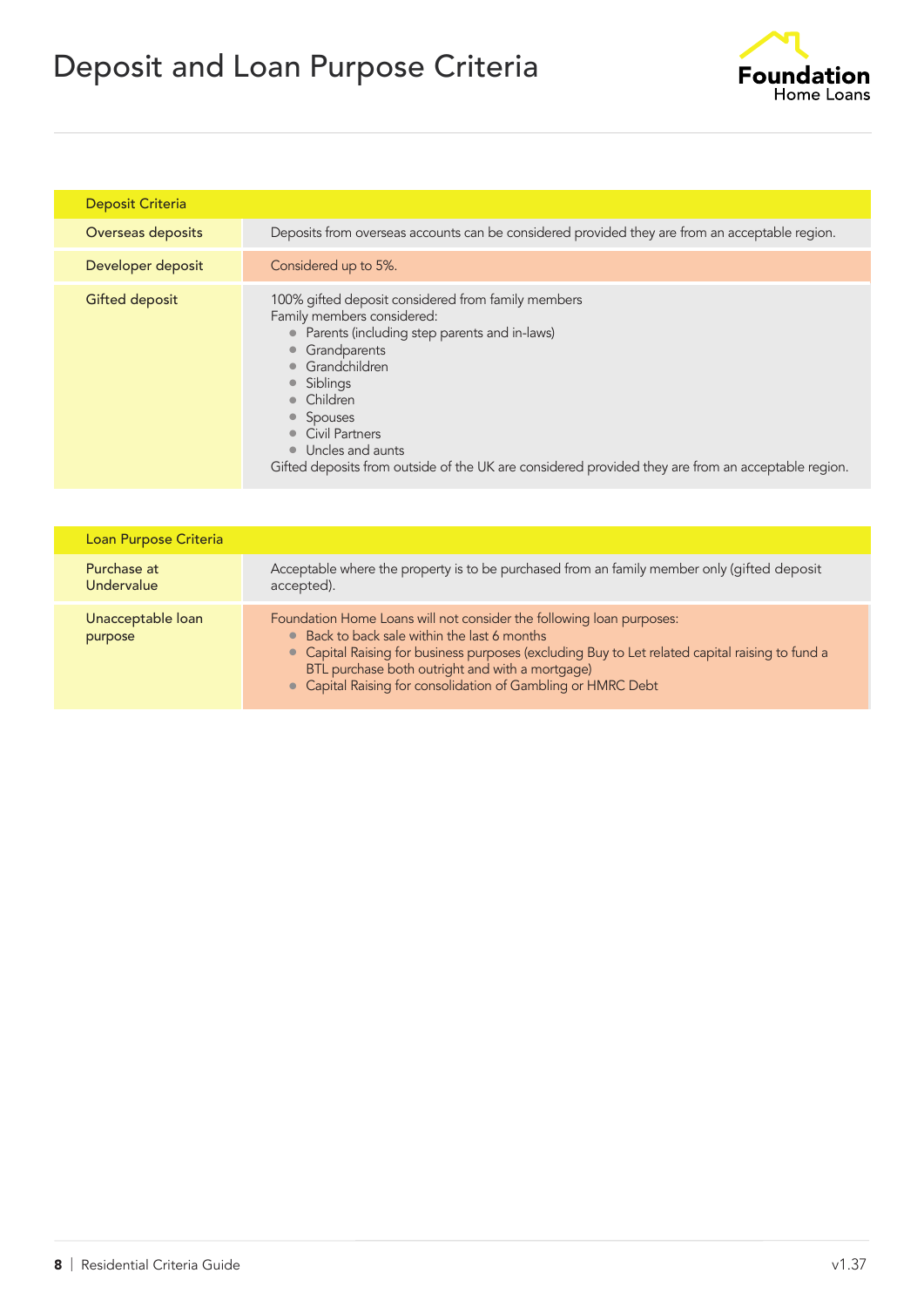# Repayment Strategy and Property Criteria



| <b>Repayment Strategy Criteria</b> |                                                                                                                                                                                                                                                                                                                                                                                                                                                                                                                                                                                                                                                                                          |
|------------------------------------|------------------------------------------------------------------------------------------------------------------------------------------------------------------------------------------------------------------------------------------------------------------------------------------------------------------------------------------------------------------------------------------------------------------------------------------------------------------------------------------------------------------------------------------------------------------------------------------------------------------------------------------------------------------------------------------|
| Acceptable<br>repayment strategy   | Sale of security property provided equity at completion of at least £200,000 for<br>$\bullet$<br>properties located within London and the South East of England). £150,000 equity for<br>properties located in the rest of the UK. *<br>Endowment policies.<br>Regular savings.<br>Regular Investments (stock & bonds).<br>Pensions.<br>Sale of other property.<br>$\bullet$<br>Cash ISAs (No growth rate is assumed and current balances must be sufficient to cover<br>$\bullet$<br>the interest only element of the loan).<br>* To determine the location of a property please use the below website:<br>https://en.wikipedia.org/wiki/NUTS_statistical_regions_of_the_United_Kingdom |
| Unacceptable<br>repayment strategy | • General savings.<br>Inheritance.<br>• General Equity investments.<br>Sale of security on death.<br>$\bullet$<br>Sale of non-property assets.                                                                                                                                                                                                                                                                                                                                                                                                                                                                                                                                           |

| <b>Property Criteria</b>            |                                                                                                                                                                                                                                                                                                                                                                                                                                                                                                                                                                                                                                                   |
|-------------------------------------|---------------------------------------------------------------------------------------------------------------------------------------------------------------------------------------------------------------------------------------------------------------------------------------------------------------------------------------------------------------------------------------------------------------------------------------------------------------------------------------------------------------------------------------------------------------------------------------------------------------------------------------------------|
| Minimum value                       | £75k                                                                                                                                                                                                                                                                                                                                                                                                                                                                                                                                                                                                                                              |
| Locations                           | Properties must be located in England, Wales and Scotland.<br>Properties in Northern Ireland are not considered.<br>Acceptable Scottish Postcodes:<br>AB 10-16, 21-25, 30-39, 41-45, 51-56 & 99 DD 1-11 EH 1-49, 51-55, 95 & 99 FK 1-21<br>G 1-5, 9, 11-15, 20-23, 31-34, 40-46, 51-53, 58, 60-79, 81-84 & 90 IV 1-4 & 5-18<br>KY 1-16 & 99 ML 1-12 PA 1-19 PH 1-26, 32-35 & 49-50 TD 1-15                                                                                                                                                                                                                                                        |
| <b>Retentions</b>                   | 100% retentions considered for new build properties only.<br>Partial retentions are not considered and lending will be based on the lower valuation<br>figure before works assuming property has been confirmed as suitable security in current<br>condition by the valuer.                                                                                                                                                                                                                                                                                                                                                                       |
| <b>Builders Retention</b><br>Scheme | This is typically to address the gap between the quality of the finished house demanded by<br>the customer and the standards applied by warranty providers in order for them to issue<br>their cover notes.<br>The retention scheme will place a contractual restriction on a percentage of the full purchase<br>price subject to the builder completing the non-material items not covered by the warranty.<br>Foundation Home Loans will advance the full monies to the solicitor on completion and the<br>customer is required to pay interest on this amount. The retention will be held by the<br>solicitor pending completion of the works. |
| New build<br>warranties             | Acceptable new build warranty is required - warranties stated in the UK Finance Mortgage<br>Lenders' Handbook. All other warranties will be reviewed internally.                                                                                                                                                                                                                                                                                                                                                                                                                                                                                  |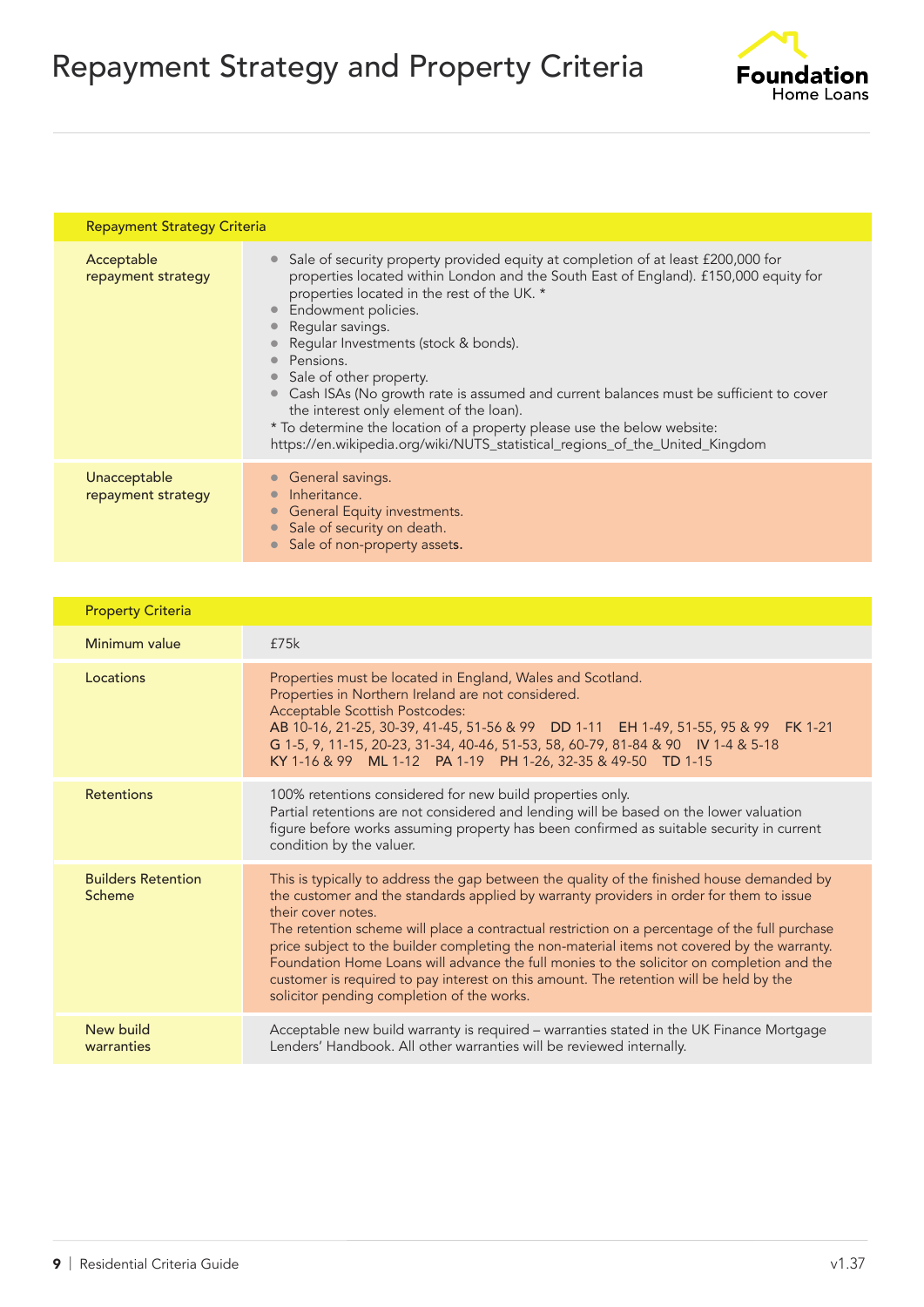# Property Types Considered



| <b>Property Types Considered</b>                                                |                                                                                                                                                                                                                                                                                                                                                                                                                                                                                                                                                                                                                       |
|---------------------------------------------------------------------------------|-----------------------------------------------------------------------------------------------------------------------------------------------------------------------------------------------------------------------------------------------------------------------------------------------------------------------------------------------------------------------------------------------------------------------------------------------------------------------------------------------------------------------------------------------------------------------------------------------------------------------|
| <b>Property types</b><br>considered                                             | Freehold houses and bungalows.<br>Coach house flats (modern building containing a flat at first floor level set over a number<br>of garages/carports which are held under separately owned leases).<br>Leasehold flats & maisonettes Crossover (Tyneside) leases are acceptable.<br>Leasehold houses (including New Build houses only if they have an unexpired lease term of<br>at least 250 years at the start of the mortgage).                                                                                                                                                                                    |
| Minimum property<br>size                                                        | 30 sq. metres.<br>Basement Flats must be self-contained with a separate bathroom and a source of natural light.                                                                                                                                                                                                                                                                                                                                                                                                                                                                                                       |
| Flats above/adjacent<br>to commercial<br>premises                               | Considered provided the property is NOT immediately above or adjacent to properties<br>described as those that would potentially provide an unwanted heat, noise, or smell or may<br>present safety concerns.<br>This would include but is not limited to: restaurants (class A3), pubs & bars (class A4),<br>takeaways (class A5), nightclubs, casinos, amusement arcades, petrol stations, launderettes<br>& dry cleaners, taxi businesses, industrial uses (classes B2-8) & other similar uses involving<br>machinery such as mechanics or garages.<br>• Separate suitable access is required<br>• Maximum 60% LTV |
| Modern timber<br>framed construction                                            | Considered with external brick skin.                                                                                                                                                                                                                                                                                                                                                                                                                                                                                                                                                                                  |
| <b>Flying freehold</b>                                                          | Must be no greater than 10% of the total floor area of the property.                                                                                                                                                                                                                                                                                                                                                                                                                                                                                                                                                  |
| Cladding                                                                        | A suitably certified EWS1 form is required for buildings where cladding material is noted by<br>the surveyor.<br>Ratings of A3 and B2 are not accepted.<br>No EWS1 form is required for new builds/conversion for properties started from the<br>1st April 2019 with 6 or more storeys under the new 2018 Building Regs.                                                                                                                                                                                                                                                                                              |
| <b>Ex Housing</b><br><b>Ex Local Authority</b><br><b>Ex Ministry of Defence</b> | Acceptable where the valuer believes there is reasonable level of private ownership (no<br>proof required).<br>Balcony Access - Acceptable subject to the valuer confirming satisfactory levels of saleability.                                                                                                                                                                                                                                                                                                                                                                                                       |
| Floors in a block                                                               | No limit on number of storeys where there is a lift.<br>Up to 5 storeys without a lift.                                                                                                                                                                                                                                                                                                                                                                                                                                                                                                                               |
| Number of kitchens                                                              | Accepted up to 2 provided these are not separate utilities.                                                                                                                                                                                                                                                                                                                                                                                                                                                                                                                                                           |
| <b>New build</b>                                                                | Defined as built/significantly converted in the last two years of standard construction.<br>Flats and maisonettes accepted at 65% (based on the re-sale value of the property).                                                                                                                                                                                                                                                                                                                                                                                                                                       |
| Grade I, II & II* and<br>Grade A, B & C                                         | Accepted, subject to availability of comparables with exception to Scottish Grade A.<br>Scottish Grade A properties are not accepted.                                                                                                                                                                                                                                                                                                                                                                                                                                                                                 |
| <b>Leased Solar Panels</b>                                                      | Acceptable where the lease agreement is in line with UK Finance Lenders'<br>Handbook requirements.<br>The valuer must be satisfied that the solar panels have no impact on the structural<br>integrity of the property.                                                                                                                                                                                                                                                                                                                                                                                               |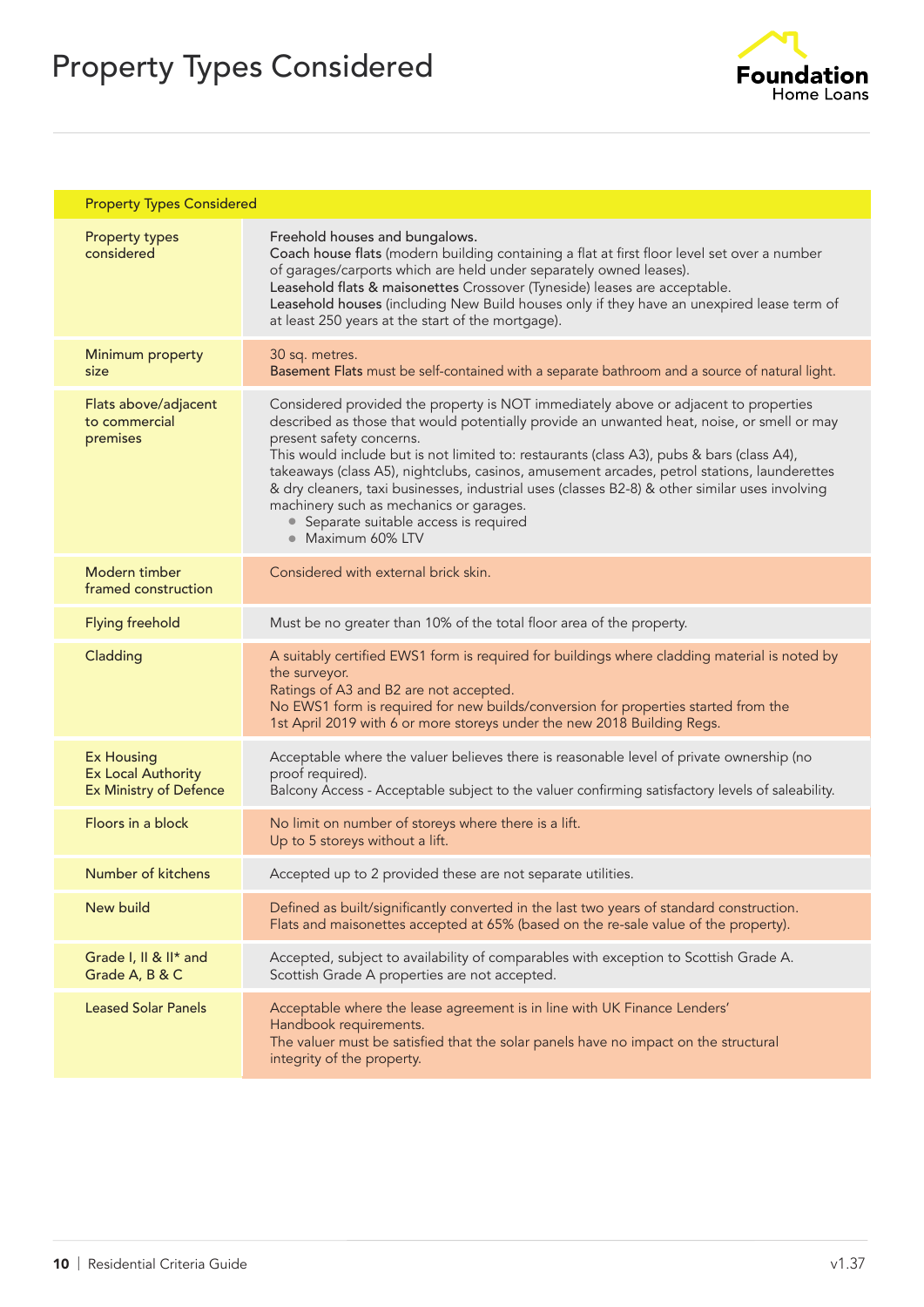

#### Walls construction type (Must meet the following criteria)

- a) Bungaroosh Craft Earth techniques e.g. Cob, Clunch or Wychert.
- b) Cavity or solid masonry.
- c) Concrete
	- i. Bryant in-situ cast concrete
	- ii. Laing-Easiform post 1945 (houses only)
	- iii. LPS Houses subject to a structural engineer's report
	- iv. Rebuilt PRC if repaired under a scheme originally licensed by PRC Homes Ltd (with contemporaneous certification) where the remainder of the structural block (other semi or rest of terrace) has been repaired to the same standard
	- v. Wimpey No-Fines
- d) Modern Methods of Construction (MMC) properties must have been constructed by Barratt Developments, Bellway, Berkeley, Bovis Homes, Cala Homes, Crest Nicholson, Galliford Try, Persimmon, Redrow or Taylor Wimpey and have the benefit of appropriate warranties.

#### e) Steel / Steel & Concrete Frame

- i. Steel frame houses post 1987 clad externally with masonry (unless retro fit cavity insulation installed)
- ii. Steel or Concrete frame (flats) Specifically in relation to cladding of combustible material

#### f) Timber

- i. Period hardwood timber frame pre-1900
- ii. Period softwood timber frame pre-1900 where this is a local vernacular construction type

Timber frame post 1980 clad externally with masonry (unless retro fit cavity insulation installed).

| Roof construction type (Must meet the following criteria) |                                                                                                                                                                                                              |
|-----------------------------------------------------------|--------------------------------------------------------------------------------------------------------------------------------------------------------------------------------------------------------------|
| Flat roof                                                 | Finished with lead / zinc / glass reinforced plastic (GRP) / elastomeric single ply membrane /<br>asphalt / mineral felt acceptable, subject to valuation.                                                   |
| Green roof                                                | Subject to the acceptability of the waterproof substrate.                                                                                                                                                    |
| Pitched roof                                              | Clad with tiles (clay or concrete) / slates (natural or artificial) / stone tiles / thatch / lead /<br>copper / zinc / modern steel sheet (not corrugated metal sheets sometimes known as<br>"wriggly tin"). |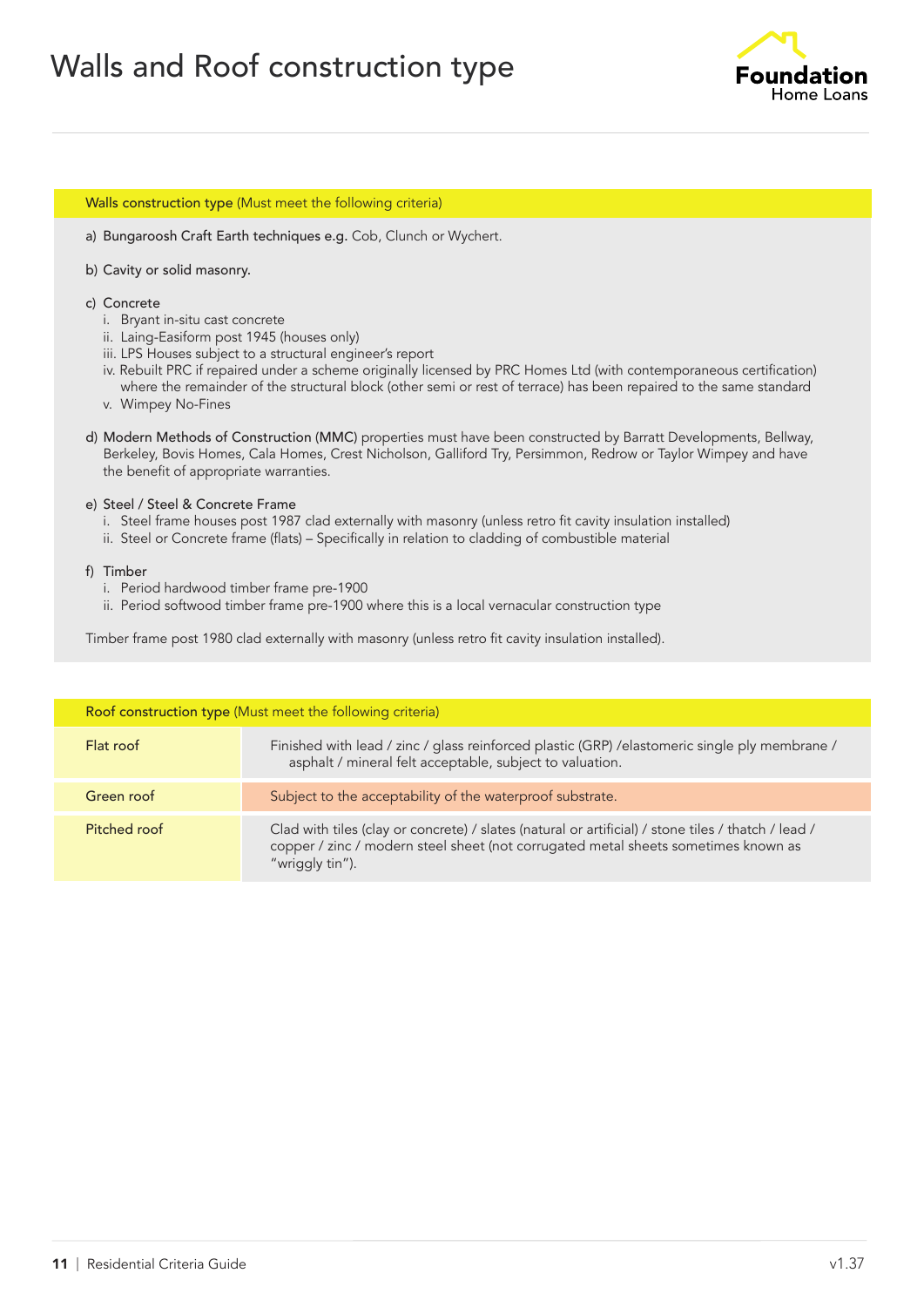## **Tenure**



| <b>Tenure</b>                        |                                                                                                                                                                                                                                                                                                                                                                                                                                                                                                                                                                                                                                        |
|--------------------------------------|----------------------------------------------------------------------------------------------------------------------------------------------------------------------------------------------------------------------------------------------------------------------------------------------------------------------------------------------------------------------------------------------------------------------------------------------------------------------------------------------------------------------------------------------------------------------------------------------------------------------------------------|
| Minimum<br>unexpired lease           | • Unexpired lease term must be greater than or equal to:<br>-125 years on a new build flat at start of application<br>- 250 years on a new build house at start of application<br>No minimum lease requirements for second hand properties at start of application<br>$\bullet$<br>There must be a minimum lease term of 50 years remaining at the end of the mortgage term<br>$\bullet$<br>- Where there is a combination of an Interest Only mortgage term and the mortgage term<br>is less than 10 years and the outstanding lease at the end of the mortgage term is<br>less than 55 years, the security is considered unsuitable. |
| Leasehold flats                      | Borrowers who own the Leasehold flat and whole of Freehold title are considered, where both<br>the leasehold and freehold titles are subject to first legal charge.<br>For any other leasehold property, the freehold and leasehold titles must be owned by separate<br>and unrelated entities.<br>Borrowers who own a share of the freehold and there is no management structure (ie no formal<br>management company in place) are accepted subject to special conditions being met.                                                                                                                                                  |
| Freehold                             | Houses and bungalows only.                                                                                                                                                                                                                                                                                                                                                                                                                                                                                                                                                                                                             |
| Commonhold                           | Not considered.                                                                                                                                                                                                                                                                                                                                                                                                                                                                                                                                                                                                                        |
| Freeholder/leaseholder<br>connection | Where the leaseholder (Applicant) is connected to the freeholder we require an additional charge<br>over the freehold title                                                                                                                                                                                                                                                                                                                                                                                                                                                                                                            |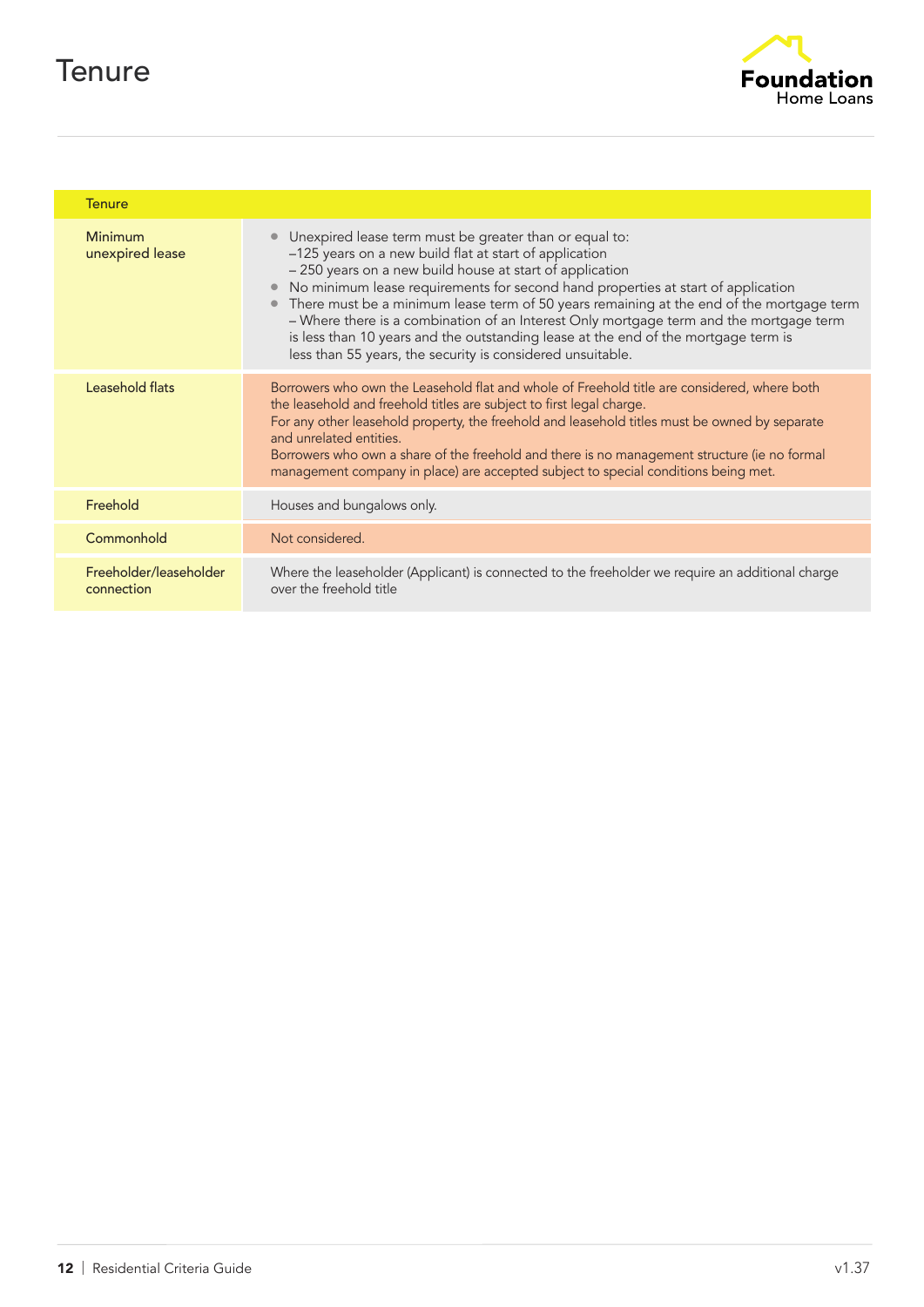# Reports



| Reports (As determined by a valuer) |                                                                                                                                                                                                                                                                                                                                                                                                                                                                                                                                                     |
|-------------------------------------|-----------------------------------------------------------------------------------------------------------------------------------------------------------------------------------------------------------------------------------------------------------------------------------------------------------------------------------------------------------------------------------------------------------------------------------------------------------------------------------------------------------------------------------------------------|
| <b>Structural Engineer</b>          | Where required, must always be obtained prior to any approval of a Mortgage Offer<br>Report to be obtained from an appropriately qualified engineer - S.Eng. MICE or MISE.                                                                                                                                                                                                                                                                                                                                                                          |
| <b>Timber and Damp</b>              | Dry rot, wet rot, infestation by wood-boring insects. Report to be obtained from one of<br>the following:<br>• Property Care Association (PCA)<br>• Wood Protection Association (formerly BWPDA)<br>• Safeguard (Europe) Ltd<br>• Sovereign<br>• Wykamol<br>Dry rot only:<br>A dry rot diagnostic inspection must be undertaken by an experienced professional<br>member (as listed above)<br>• The suitability of the property will be considered subject to the cause of the decay<br>and the proposed remedial action detailed within the report |
| <b>Electrical Installation</b>      | Where required, report to be obtained from a National Inspection Council for Electrical<br>Installation Contractors (NICEIC) or NAPIT approved contractor.                                                                                                                                                                                                                                                                                                                                                                                          |
| Japanese Knotweed                   | If identified by the valuer it will be reported in line with the latest RICS guidance to valuers.<br>Where the presence of Japanese Knotweed indicates either Management Action A or B, a<br>satisfactory specialist report will be required before a valuation figure can be provided.<br>Specialist reports from members of either the Property Care Association or Invasive<br>Non-Native Specialists Association will only be accepted. See link here:                                                                                          |
| <b>Gas Installation</b>             | Where required, Report to be obtained from a Gas Safe registered contractor.                                                                                                                                                                                                                                                                                                                                                                                                                                                                        |
| <b>Trees</b>                        | Where required, report to be obtained from a consultant/contractor approved by the<br>Arboricultural Association, NCH ARB, Dip Arb.                                                                                                                                                                                                                                                                                                                                                                                                                 |
| <b>Cavity Wall Tie</b>              | Where required, report to be obtained from a Structural Engineer, qualified Building Surveyor or<br>a reputable specialist company experienced in wall tie replacement.                                                                                                                                                                                                                                                                                                                                                                             |
| <b>Concrete Screening</b>           | Properties in areas where "mundic" is a known problem (properties built from concrete blocks<br>laid onto mass concrete foundations) must be subject to a screening test in line with RICS<br>guidance. A result of Class A1, A2 or A3 is required for a property to be considered acceptable.                                                                                                                                                                                                                                                      |
| Roofing                             | Report to be obtained from a Roofing Contractor who is part of the National Federation of<br>Roofing Contractors Limited (NFRC) / Confederation of Roofing Contractors (CRC).                                                                                                                                                                                                                                                                                                                                                                       |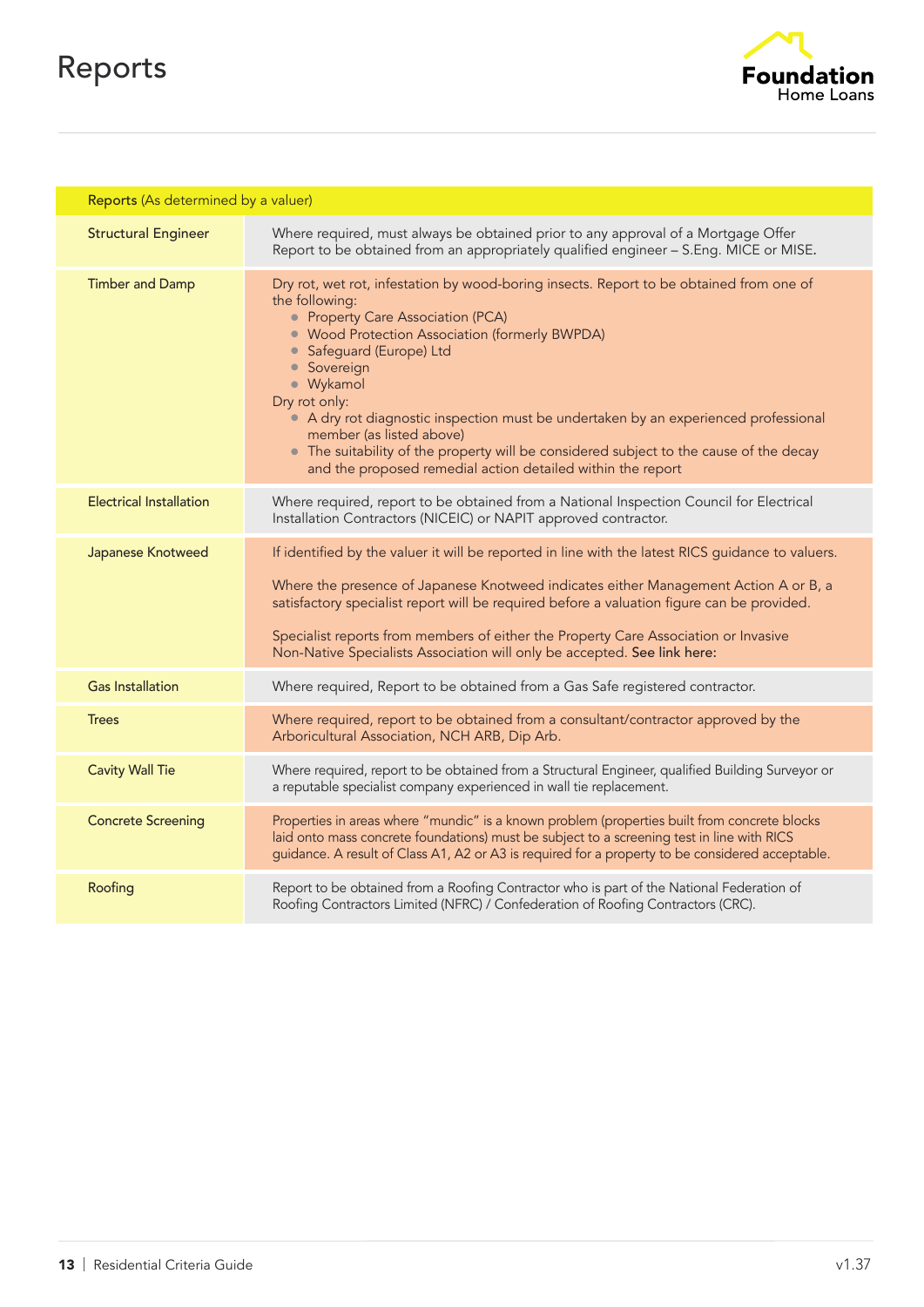# Unacceptable Properties



| <b>Unacceptable Property</b>                      |                                                                                                                                                                                                                                                                                                                                                                                                                                                                                                                                                                                                                                                                                                                                                                                                                                                                                                                                                                                                                                                                                                                                                        |
|---------------------------------------------------|--------------------------------------------------------------------------------------------------------------------------------------------------------------------------------------------------------------------------------------------------------------------------------------------------------------------------------------------------------------------------------------------------------------------------------------------------------------------------------------------------------------------------------------------------------------------------------------------------------------------------------------------------------------------------------------------------------------------------------------------------------------------------------------------------------------------------------------------------------------------------------------------------------------------------------------------------------------------------------------------------------------------------------------------------------------------------------------------------------------------------------------------------------|
| <b>Property Construction</b><br>and configuration | Self-build.<br>$\bullet$<br>Where the lifespan of the property is less than 25 years beyond the end of the<br>proposed mortgage term.<br>Development has been undertaken without appropriate planning permission.<br>$\bullet$<br>Property subject to a demolition / closing order.<br>Property with ongoing structural movement or movement that requires monitoring.<br>Properties with more than six bedrooms.<br>Services/utilities are shared with any adjoining or adjacent building which will not<br>form part of the mortgaged property.<br>Stage payments are required.<br>$\bullet$<br>Underpinning has been completed within the preceding 3 years.<br>Unimproved or uninhabitable property (i.e. no kitchen or bathroom).<br>Properties with more than 5 storeys with no lift.<br>$\bullet$<br>Properties with more than 4 hectares/10 acres.<br>$\bullet$<br>Prefabricated or large panel concrete construction (LPS).<br>$\bullet$<br>Pre-fabricated reinforced concrete construction (PRC.<br>Concrete block construction designated.<br>Mundi Properties of High Alumina Cement.<br>$\bullet$<br>Mundic block materials.<br>$\bullet$ |
| <b>Property location</b>                          | 3 or more adjacent terraced/semi-detached properties with shared access owned by<br>$\bullet$<br>the same applicant.<br>Electricity pylons or cables are going directly over the property.<br>Flat or maisonette immediately above or adjacent to properties that would potentially<br>$\bullet$<br>provide an unwanted heat, noise, or smell or may present safety concerns. This would<br>include but is not limited to: restaurants (class A3), pubs & bars (class A4), takeaways<br>(class A5), nightclubs, casinos, amusement arcades, petrol stations, launderettes & dry<br>cleaners, taxi businesses, industrial uses (classes B2-8) & other similar uses involving<br>machinery such as mechanics or garages.<br>Material environmental hazards are present.<br>$\bullet$<br>Property affected by coastal erosion.<br>Property directly affected by local planning.<br>Un-remediated contaminated site or where the Valuer advises a possible contamination issue.<br>Unsatisfactory mining search is received.<br>$\bullet$                                                                                                                  |
| <b>Property restrictions</b>                      | Farms, Small Holdings or Properties subject to restrictive covenants or occupancy e.g.<br>agricutural, retirement flats etc.<br>Property on which there is a local authority grant outstanding.<br>Purchased through Right to Buy and still subject to pre-emption.<br>Uninsurable property or property subject to an ongoing insurance claim.<br>Properties built under 10 years' old without an acceptable structural defects warranty as<br>determined from time to time.<br>Any property designated defective under relevant legislation.                                                                                                                                                                                                                                                                                                                                                                                                                                                                                                                                                                                                          |
| <b>Property types</b>                             | Chalet style properties on holiday parks.<br>$\bullet$<br>Commonhold.<br>Freehold flats & maisonettes.<br>Mobile homes.<br>$\bullet$<br>Houseboats.<br>Serviced flats and apartments.<br>Shared ownership.<br>Second homes/holiday homes.<br>$\bullet$                                                                                                                                                                                                                                                                                                                                                                                                                                                                                                                                                                                                                                                                                                                                                                                                                                                                                                 |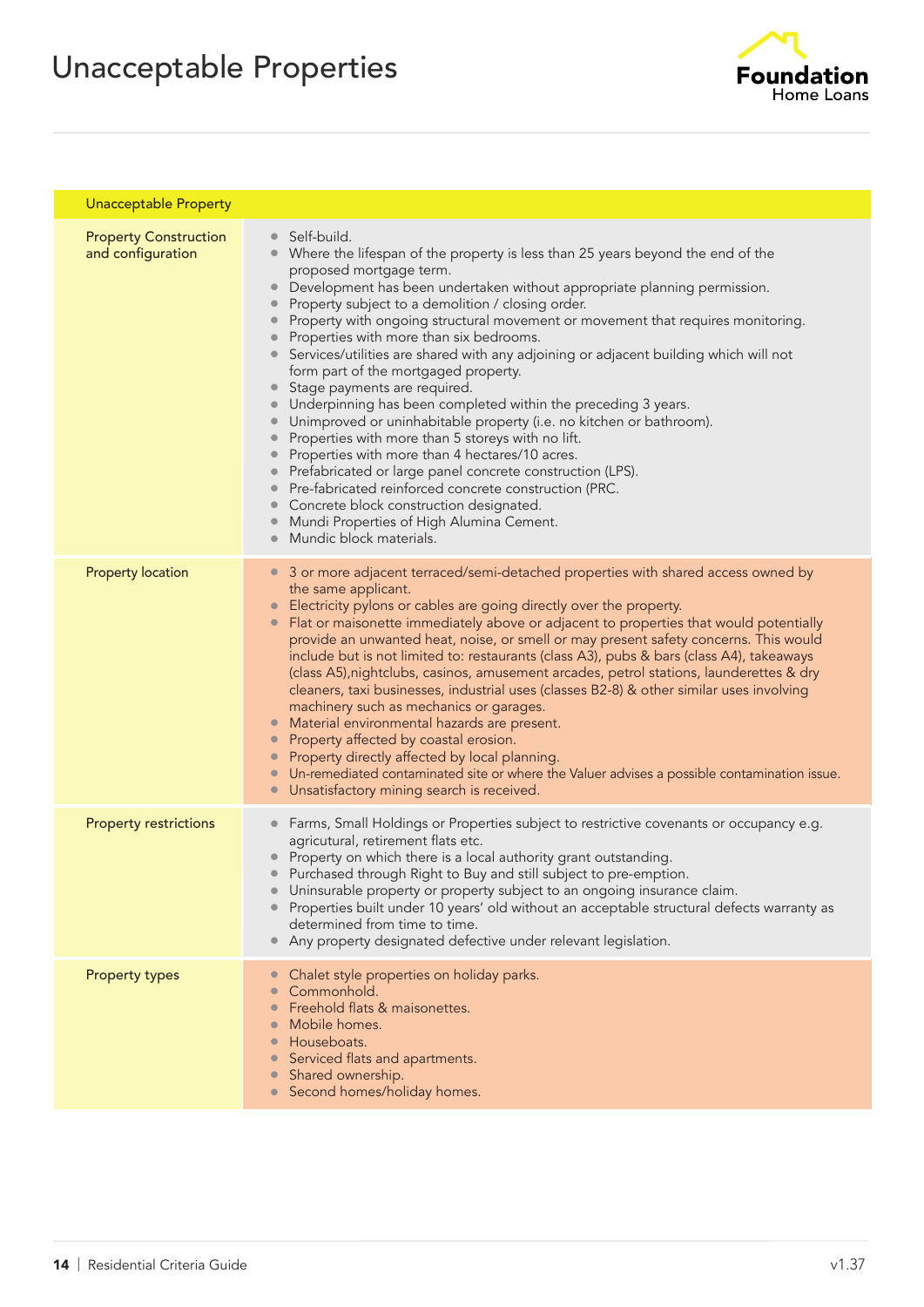# Unacceptable Properties continued



| Unacceptable Property  |                                                                                                                                                                                                                                                                                                                                                                                                                                                                                             |
|------------------------|---------------------------------------------------------------------------------------------------------------------------------------------------------------------------------------------------------------------------------------------------------------------------------------------------------------------------------------------------------------------------------------------------------------------------------------------------------------------------------------------|
| <b>Property Usage</b>  | • Bed & Breakfast.<br>Bespoke student accommodation.<br>Commercial properties.<br>Farms & small holdings.<br>Live/work units.<br>Timeshares.                                                                                                                                                                                                                                                                                                                                                |
| <b>Valuer Outcomes</b> | Where the valuer determines the property (all properties) as unacceptable<br>including where:<br>• The valuation indicates an expected reduction in valuation<br>The condition significantly affects marketability<br>The valuation report indicates the interior/exterior condition of the property is poor<br>and demand is poor<br>• The valuation report indicates a falling demand for the property<br>The saleability of the property is affected by local factors and demand is poor |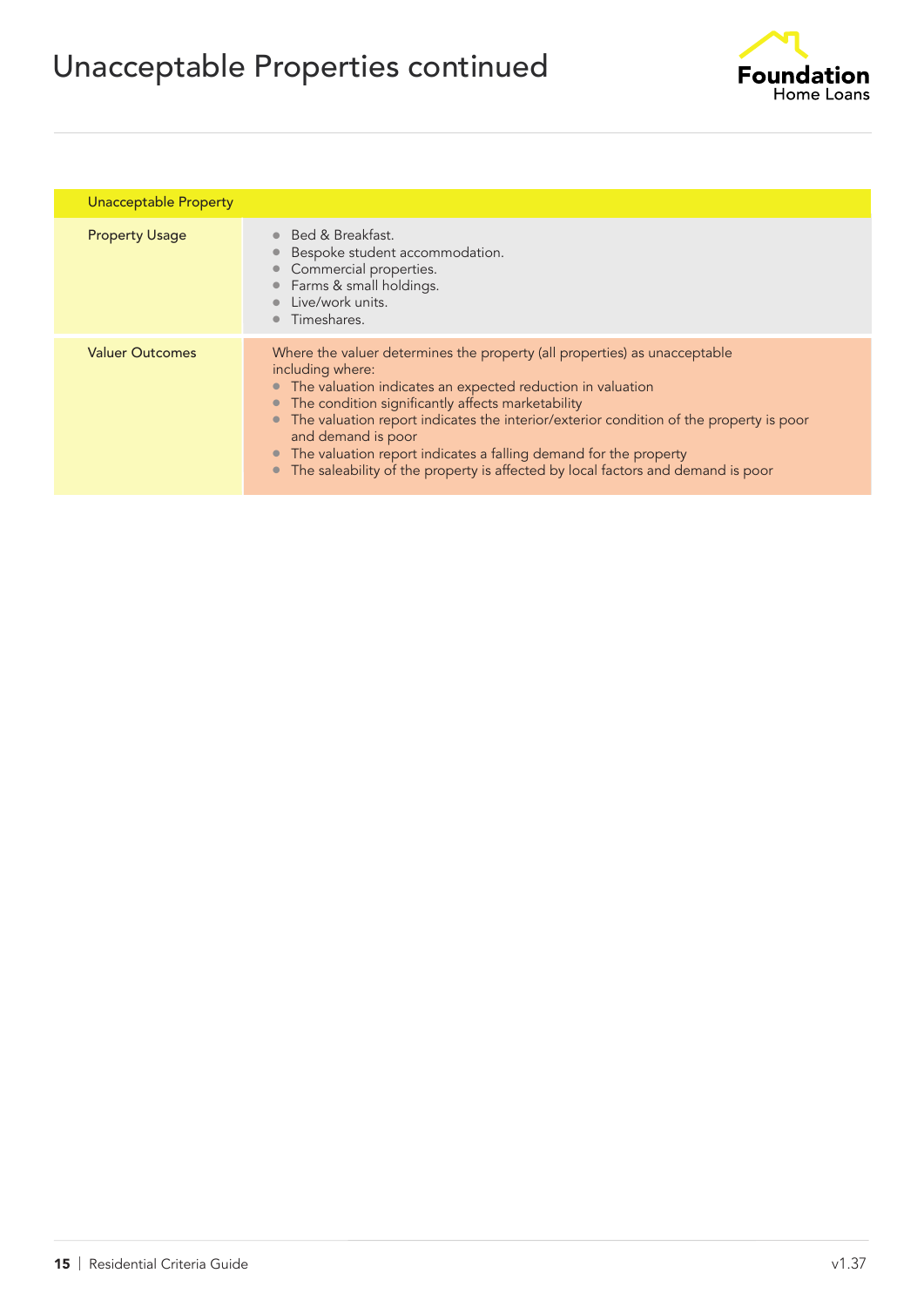### Documentation



| <b>Documentation</b>                                                      |                                                                                                                                                                                                                                                                                                            |                                                                                                                                                                                                                                                             |
|---------------------------------------------------------------------------|------------------------------------------------------------------------------------------------------------------------------------------------------------------------------------------------------------------------------------------------------------------------------------------------------------|-------------------------------------------------------------------------------------------------------------------------------------------------------------------------------------------------------------------------------------------------------------|
| <b>Direct Debit</b><br>mandate                                            | as follows:<br>account title (i.e. "trading as")                                                                                                                                                                                                                                                           | Required prior to completion of the mortgage and must be drawn on a UK bank account<br>• Personal account, in the name(s) of a single or joint applicants<br>• Business account, providing the applicant is a sole trader and is named on the bank          |
| Mortgage conduct                                                          | months mortgage payment history will be required.                                                                                                                                                                                                                                                          | Where we are unable to verify using the applicants credit file then evidence of the past 12                                                                                                                                                                 |
| <b>Bank statements</b>                                                    | May be requested in certain scenarios.                                                                                                                                                                                                                                                                     |                                                                                                                                                                                                                                                             |
| Document validity                                                         | Credit search - 6 months<br>Direct Debit Mandate - 8 months (from date of signature)<br>Full mortgage application - 6 months (from submission date)<br>Proof of deposit/income-8 months (from date of receipt)<br>Proof of identification - 12 months<br>Valuation - 8 months<br>Mortgage offer - 4 months |                                                                                                                                                                                                                                                             |
| Proof of identity<br>and residency                                        |                                                                                                                                                                                                                                                                                                            | Where we are unable to satisfy our requirements electronically, documentary proof of<br>identity, and or residency will be required and the broker portal will be updated.<br>The table below defines what evidence is required to satisfy our requirements |
| List 1 - Proof of identity                                                |                                                                                                                                                                                                                                                                                                            | List 2 - Proof of residency                                                                                                                                                                                                                                 |
| Full valid UK/non-UK passport                                             |                                                                                                                                                                                                                                                                                                            | Current UK driving license (old style)                                                                                                                                                                                                                      |
| Current UK issued biometric residence permit                              |                                                                                                                                                                                                                                                                                                            | Current UK driving license - photocard (full or provisional)                                                                                                                                                                                                |
| Current UK driving license - Photocard (full or provisional)              |                                                                                                                                                                                                                                                                                                            | Bank/Building society statement or credit card statement<br>(internet statements will only be accepted as proof of<br>the current or overseas address)                                                                                                      |
| New style blue disabled badge parking card<br>(both sides to be provided) |                                                                                                                                                                                                                                                                                                            | Utility bill (internet statements will only be accepted as<br>proof of the current or overseas address)<br>NB: Mobile telephone bills are not accepted                                                                                                      |
| Identity card issued by the electoral office of<br>Northern Ireland       |                                                                                                                                                                                                                                                                                                            | Notification of a state or local authority funded benefit,<br>tax credit or pension                                                                                                                                                                         |
|                                                                           | EU member state or Switzerland national identity card                                                                                                                                                                                                                                                      | Latest posted Inland revenue tax notification<br>(must be dated within last 12 months)                                                                                                                                                                      |
| Valid Police warrant card                                                 |                                                                                                                                                                                                                                                                                                            | Current UK issued Biometric Residence Permit (BRP)                                                                                                                                                                                                          |
| HM forces identity card                                                   |                                                                                                                                                                                                                                                                                                            | Latest Council tax demand letter                                                                                                                                                                                                                            |
|                                                                           | Current UK issued firearms certificate or shotgun license                                                                                                                                                                                                                                                  | Annual residential mortgage statement                                                                                                                                                                                                                       |
|                                                                           |                                                                                                                                                                                                                                                                                                            | Latest Council or housing association tenancy agreement<br>for current address only                                                                                                                                                                         |

Note: The same document cannot be used to verify both identity and residency. When using bank statements to prove residency, please send only one page.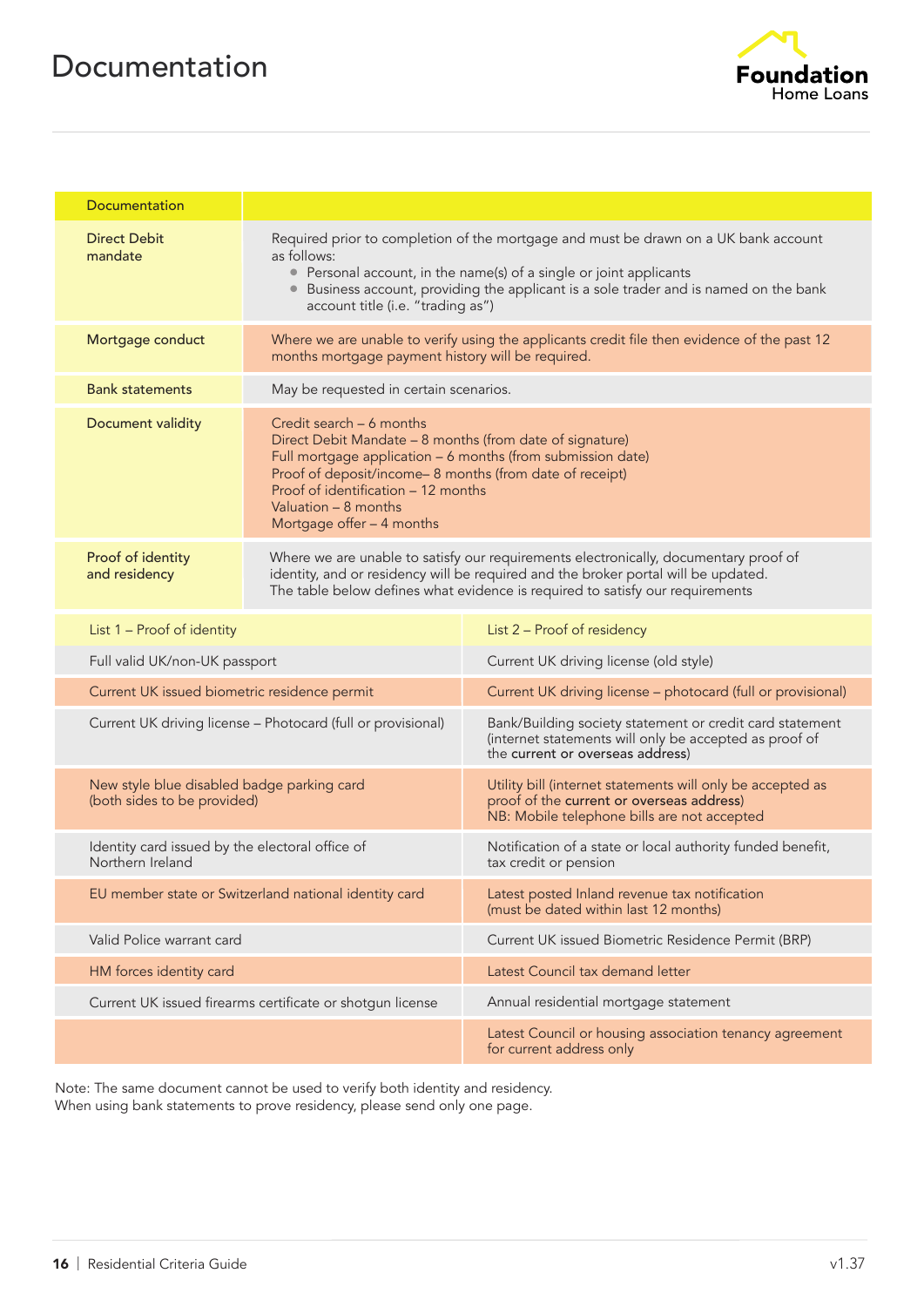

| Documentation continued                          |                                                                                                                                                                                                                                                                                                                                                                                                                                                                                                                                                                                          |
|--------------------------------------------------|------------------------------------------------------------------------------------------------------------------------------------------------------------------------------------------------------------------------------------------------------------------------------------------------------------------------------------------------------------------------------------------------------------------------------------------------------------------------------------------------------------------------------------------------------------------------------------------|
| Payslips                                         | We will require the latest payslip when only the basic salary is being used towards<br>affordability. Three months consecutive paylips will be required when additional employed<br>income is being used e.g commission, overtime etc.                                                                                                                                                                                                                                                                                                                                                   |
| <b>P60</b>                                       | Not typically required but may be requested by the Underwriter on a case by case basis.                                                                                                                                                                                                                                                                                                                                                                                                                                                                                                  |
| SA302/online<br>calculation for<br>self-employed | Where the self-assessment is submitted online via an accountant/other we require:<br>The latest commercial software tax calculation (SA302) together with either the<br>corresponding version of the Tax Year Overview<br>Or the corresponding HMRC supplied Tax Year Overview<br>Where the self-assessment has been submitted online by the borrower or their<br>accountant/other we require:<br>Latest 2 years HMRC Tax Calculations [SA302] together with either the corresponding<br>online version of the Tax Year Overview<br>Or the corresponding HMRC supplied Tax Year Overview |
| Accountants<br>Certificate                       | Must be signed & stamped by an accountant with one of these qualifications:<br><b>ACA</b><br><b>FCA</b><br><b>ACCA</b><br><b>FCCA</b><br><b>AAPA</b><br><b>FAPA</b><br><b>ACMA</b><br><b>FCMA</b><br><b>MAAT</b><br><b>CTA</b><br><b>AIA</b><br><b>CIMA</b><br><b>CIPFA</b><br><b>IFA</b><br><b>CTTA</b><br>CA (ICAS)                                                                                                                                                                                                                                                                    |